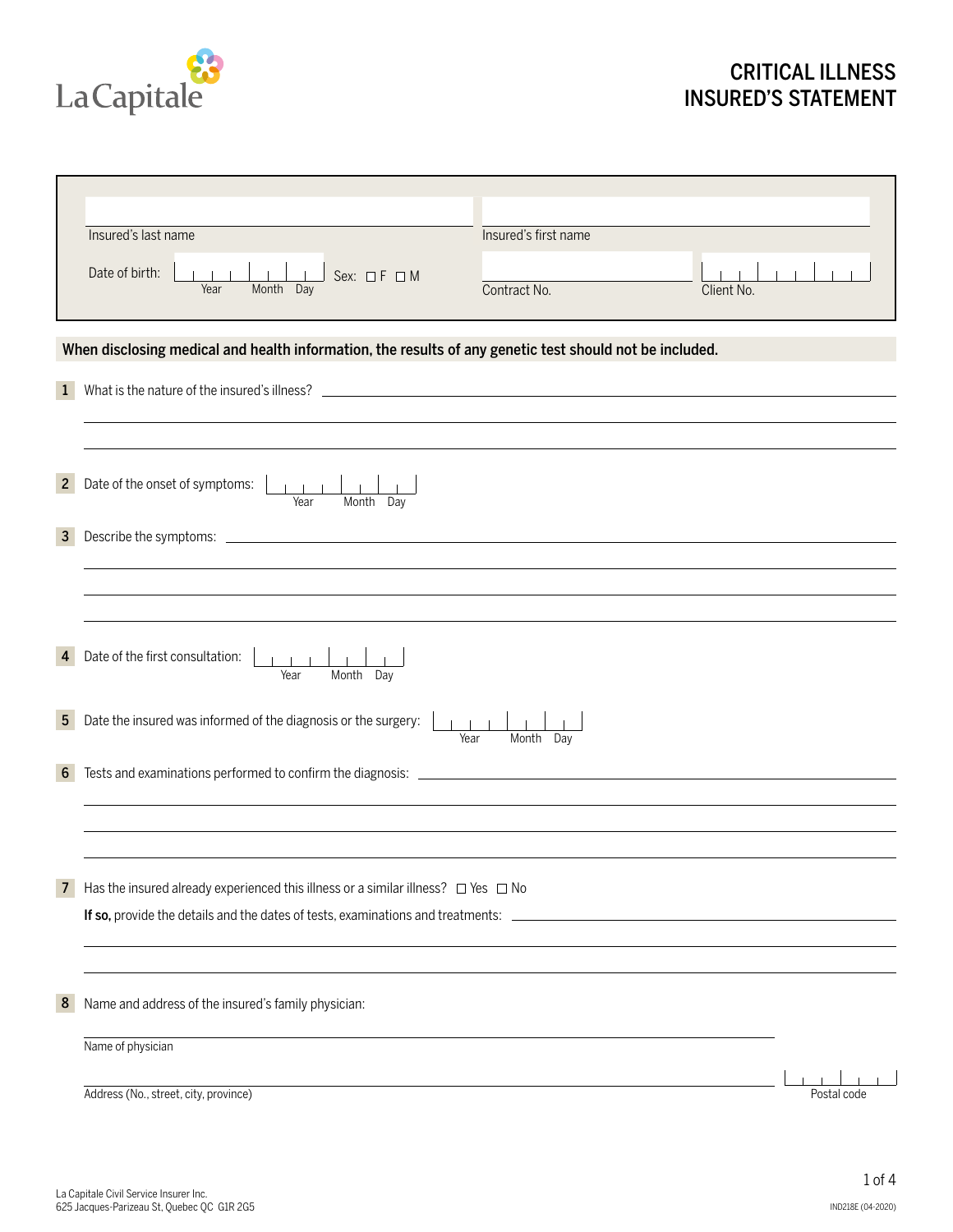

r.

#### **9** Names and addresses of other physicians consulted:

| Name | <b>Address</b> | Date of consultation |              |
|------|----------------|----------------------|--------------|
|      |                | Year                 | Month Day    |
|      |                | Year                 | Month Day    |
|      |                | Year                 | Month<br>Day |

## 10 Names and addresses of hospitals or institutions where the insured was treated or hospitalized:

| Name (hospital or institution)                                                          |             |
|-----------------------------------------------------------------------------------------|-------------|
|                                                                                         |             |
| Address (No., street, city, province)                                                   | Postal code |
| $1 - 1 - 1$                                                                             |             |
| Length of hospitalization: From<br>${\sf to}$<br>Month Day<br>Month Day<br>Year<br>Year |             |
|                                                                                         |             |
|                                                                                         |             |
|                                                                                         |             |
|                                                                                         |             |
|                                                                                         |             |
| Name (hospital or institution)                                                          |             |
|                                                                                         |             |
| Address (No., street, city, province)                                                   | Postal code |
| Length of hospitalization: From<br>$-1$ $-1$<br>to                                      |             |
| Month Day<br>Month Day<br>Year<br>Year                                                  |             |
|                                                                                         |             |
|                                                                                         |             |
|                                                                                         |             |
|                                                                                         |             |
| Name (hospital or institution)                                                          |             |
|                                                                                         |             |
| Address (No., street, city, province)                                                   | Postal code |
| Length of hospitalization: From<br>$-1$ $-1$<br>to                                      |             |
| Year<br>Month Day<br>Month Day<br>Year                                                  |             |
|                                                                                         |             |
|                                                                                         |             |
|                                                                                         |             |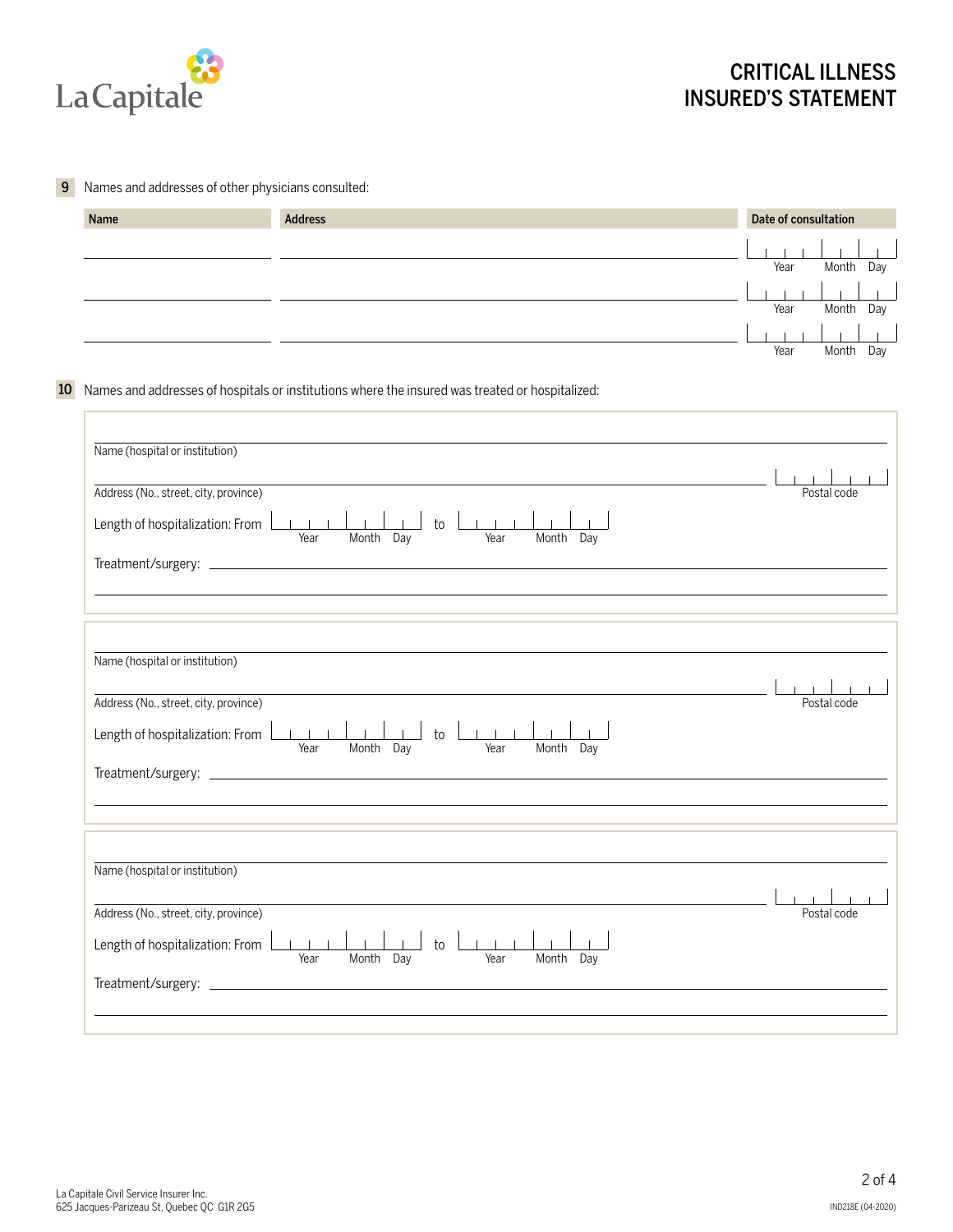

| 11 Does the insured take medication? $\Box$ Yes $\Box$ No - If so: |  |
|--------------------------------------------------------------------|--|
|                                                                    |  |

|                               |                                                                                                                                                                                                                                                                                                |                            | <b>Dosage</b> |         |                                                              |                                   |                         |
|-------------------------------|------------------------------------------------------------------------------------------------------------------------------------------------------------------------------------------------------------------------------------------------------------------------------------------------|----------------------------|---------------|---------|--------------------------------------------------------------|-----------------------------------|-------------------------|
|                               |                                                                                                                                                                                                                                                                                                |                            |               |         |                                                              |                                   |                         |
| $12 \overline{ }$             | Have any of the insured's family members experienced an identical or similar illness? $\Box$ Yes $\Box$ No - If so:                                                                                                                                                                            |                            |               |         |                                                              |                                   |                         |
| Relationship to the insured   |                                                                                                                                                                                                                                                                                                | Description of the illness |               |         |                                                              | Date and age when first diagnosed |                         |
|                               |                                                                                                                                                                                                                                                                                                |                            |               |         | Year                                                         | Month Day                         | Age:                    |
|                               |                                                                                                                                                                                                                                                                                                |                            |               |         | Year                                                         | Month                             | Age:<br>Day             |
|                               |                                                                                                                                                                                                                                                                                                |                            |               |         | Year                                                         | Month                             | Age:<br>Day             |
| 13                            | Has the insured or is the insured planning to submit a claim regarding this illness to another insurance company? $\Box$ Yes $\Box$ No - If so:                                                                                                                                                |                            |               |         |                                                              |                                   |                         |
| Name of the insurance company |                                                                                                                                                                                                                                                                                                |                            |               |         | <b>Benefit amount</b>                                        |                                   | Claim already submitted |
|                               |                                                                                                                                                                                                                                                                                                |                            |               | \$      |                                                              |                                   | $\Box$ Yes $\Box$ No    |
|                               |                                                                                                                                                                                                                                                                                                |                            |               | \$      |                                                              |                                   |                         |
|                               |                                                                                                                                                                                                                                                                                                |                            |               |         |                                                              |                                   | $\Box$ Yes $\Box$ No    |
|                               |                                                                                                                                                                                                                                                                                                |                            |               | \$      |                                                              |                                   | $\Box$ Yes $\Box$ No    |
| 14                            | Does the insured smoke cigarettes, cigarillos, cigars, a pipe, a bong, a hookah or use betel nut, snuff or marijuana (cannabis) containing any tobacco or<br>nicotine product or use any other form of tobacco or a substitute such as gum, nicotine patch or electronic cigarette? □ Yes □ No |                            |               |         |                                                              |                                   |                         |
| If so:                        |                                                                                                                                                                                                                                                                                                |                            |               | If not: |                                                              |                                   |                         |
|                               | Since what date has the insured smoked?                                                                                                                                                                                                                                                        | Year                       | Month Day     |         | Did the insured previously use tobacco? $\Box$ Yes $\Box$ No |                                   |                         |
|                               |                                                                                                                                                                                                                                                                                                |                            |               |         | If so, what date did the insured quit:                       | Year                              | Month Day               |
| 15                            |                                                                                                                                                                                                                                                                                                |                            |               |         |                                                              |                                   |                         |
|                               |                                                                                                                                                                                                                                                                                                |                            |               |         |                                                              |                                   |                         |